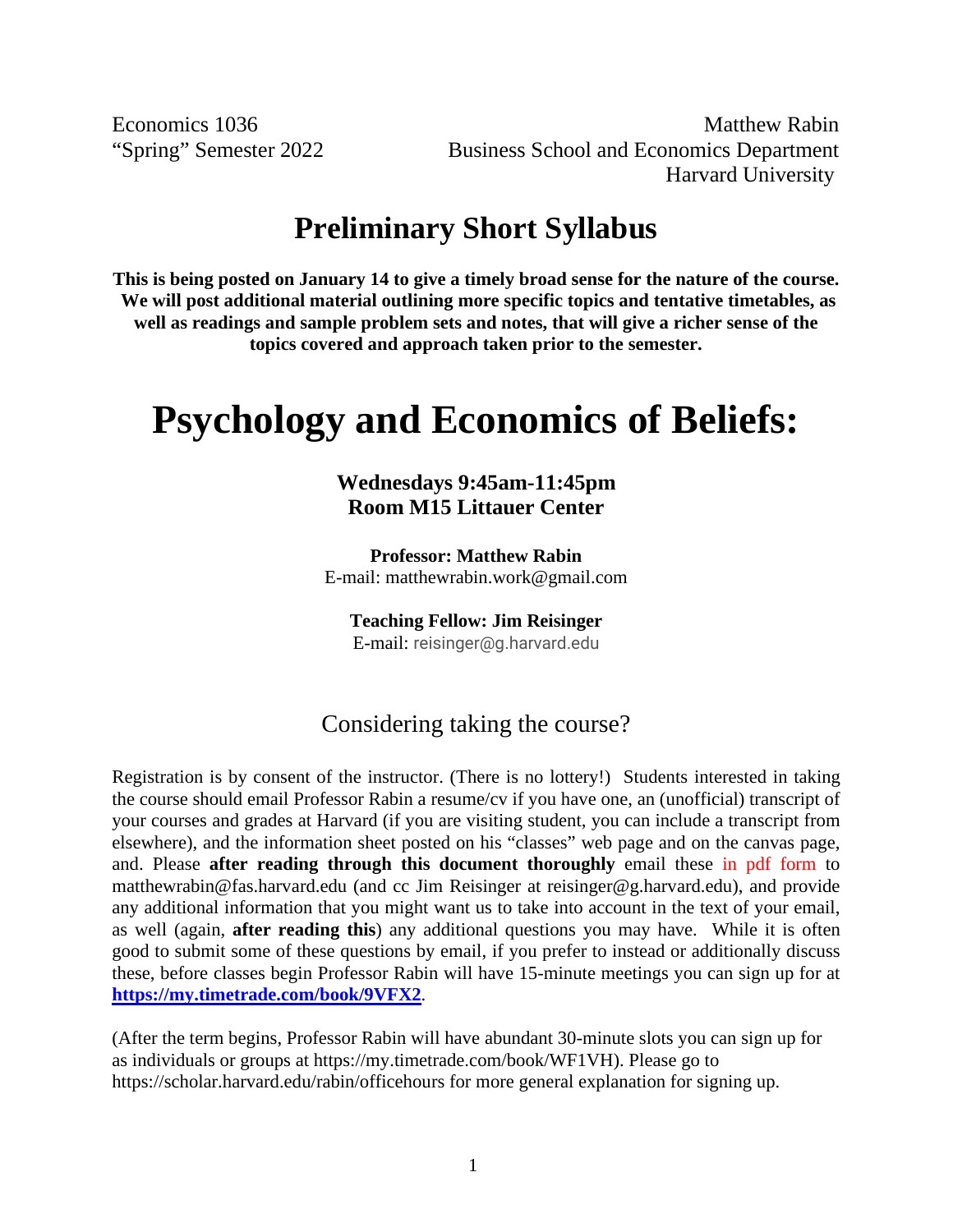### **WHAT IS THIS COURSE?**

This seminar focuses on how individuals and groups come to form beliefs about important things in their lives. We will review formal theories and statistical evidence about how individuals develop their beliefs from personal observations and experience, and how people learn from each other. We will also study difficulties in defining beliefs and in measuring beliefs, and the existence (or not) of data in different domains for what people actually believe. The two organizing themes will be (1) to compare the assumption of full rationality that is traditional in economic theory to evidence identified by psychologists about the types of errors people make, and, irrespective of whether we believe some conclusions are rational or influenced by an identifiable error, (2) to try to get an empirical sense of what people believe on topics that are important to them and important to society as a whole.

Students will be required to do some readings and to carefully look over some lecture notes that present some of the psychological evidence on how people form beliefs, as well ways we mathematically model errors in belief formation. Assignments will include three mathematical problem sets requiring you to solve for both what the rational conclusions are for processing information and what conclusions our models of errors predict people will reach.

The course will also involve reading research (and popular sources) on people's particular beliefs in different domains. and some oral and written analysis of such research. Most oddly, some of the course will involve you—to the degree you are comfortable and consistent with desire for privacy—analyzing and understanding how you go about forming beliefs relevant to your own economic, medical, and social choices. We will discuss some of the mechanisms being studied for improving beliefs. Required readings will include academic research in psychology, economic theory, and empirical economics, as well as some studies of what current beliefs are and some historical beliefs were.

#### **CAN YOU TAKE THE COURSE, AND IS IT FOR YOU?**

The course is available solely to undergraduates at Harvard. It is not open to registration for masters or PhD students. Because it is a seminar course that emphasizes comfortable participation and mutual contributions to discussion in a small group of folk sharing appropriate background and keeping up with the relevant material throughout the term, it is (1) not open to auditors, and (2) and may only take the course for a letter grade, not pass-fail.

Because of the heavy emphasis on rigorous formal theories and measurements along the lines of mainstream economics, the seminar requires background in microeconomics, mathematics, and statistics/econometrics. Students should be prepared in these subjects at roughly the exposure to material expected of an economics or applied math major in the middle of junior year. Although qualified students at earlier stages or with different backgrounds are encouraged to consider the course, it is simply not suitable for somebody who has not been exposed to (and is not interested in) math, statistics, and beyond-rudimentary microeconomics. Completion of courses at the level of Math 21A and Stats 110 are strongly advised, and Math 1A, Economics 1010A or (preferably) 1011A, and some probability or statistics course are required. No single formal prerequisite is either sufficient (especially if you severely struggled with the relevant course) or necessary to enroll, but we should determine ahead of time if you are prepared.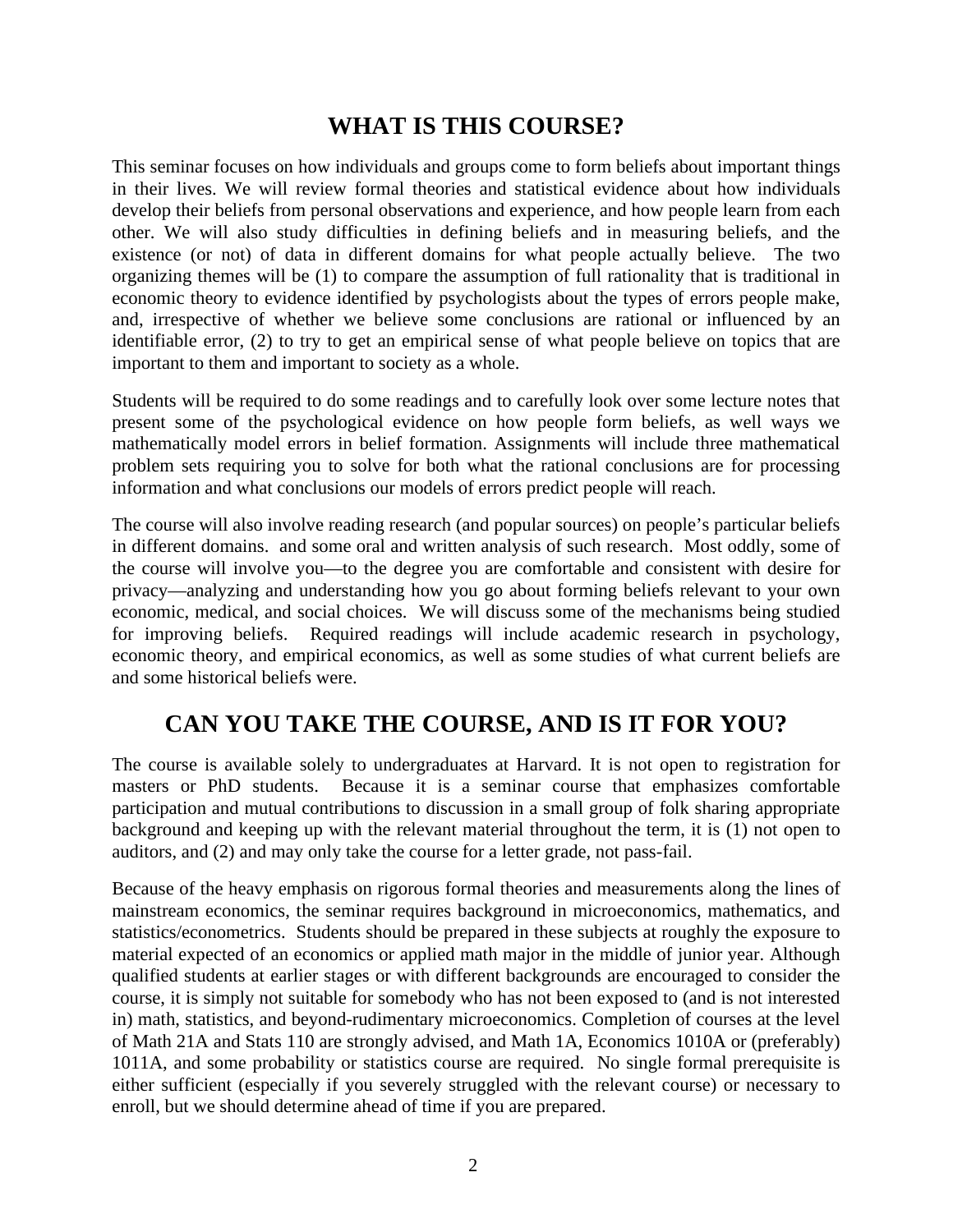## **REQUIREMENTS AND GRADING**

In a separate document, we will provide an extended list of readings on topics that we will cover this semester, to give a better sense for the nature of the material, and add to that as we go along.

The requirements are:

- Full (and punctual) attendance.
- Three mathematical problem sets during the first 9 weeks of the semester
- Participation in each meeting of the class. The quality of your participation (and not simply the quantity) will be part of your grade.
- Short assignments and surveys, several of which need to be turned in (with strict deadlines to allow us to integrate them in preparation for class discussions. A few of these will be evaluated based on quality, most will simply be turned in to help prepare for the discussion that week. Analysis of your own belief-formation in some domain.
- Two oral presentations (and some accompanying bibliographies and slides), in which you'll be asked to read in more depth and lead the class discussion on one of the topics. One of these would be on psychological evidence on biases in reasoning, and the other summarizing and critiquing some research. A separate document giving examples of potential topics will also be supplied.
- At least one one-on-one meeting with Professor Rabin during the first half of the semester, and at least two one-on-one or small-group meetings for the semester as a whole.
- There will **not** be an exam in the course.

These are all serious requirements, and are worded as such for a reason. That said, physical and mental health are more important. As things develop we will figure out how to handle the appropriate need for individual and group safety with the nature of this course that is so dependent on real-time interaction. Due to the nature of the course, full attendance is required. You will of course be excused for unexpected emergencies or debilitating or contagious illnesses. Requests to be excused for other reasons (including job interviews for which a company cannot provide a compelling reason—except to have candidates prove they will be more devoted to the company than to learning, well-being, or civil participation—at exact times that conflict with your coursework) must be discussed ahead of time with Professor Rabin, at the beginning of the semester or immediately when you learn about them.

The problem sets are meant as a key teaching tool and way of evaluating comprehension of the course material. They will include problems ranging in difficulty from moderately easy to quite hard. The problems that are meant to be hard aren't (duh) meant to be simple, and don't panic if you struggle with them. But the problem sets will be graded for correctness, so please do seek help from Jim or me in answering any problems you are struggling with long enough before due dates so that meeting will be convenient for us too, and so that you will have time to integrate this help into your analysis.